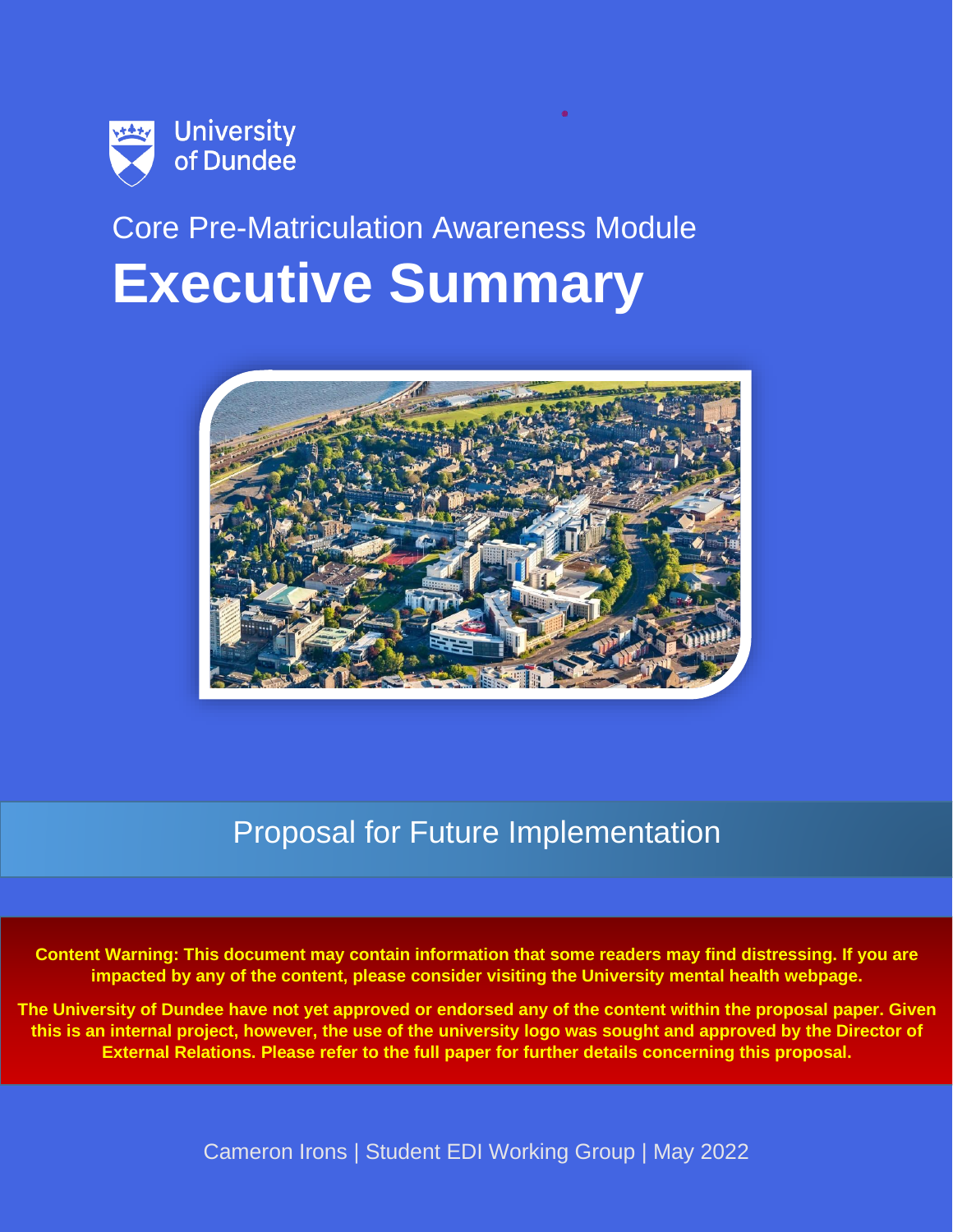# **Proposal Summary**

This proposal calls for the future implementation of a core pre-matriculation awareness module. The proposed module includes four key sections that should be delivered in an engaging and educational format, designed to build awareness as a mandatory element of student matriculation. The sections are explained in considerable detail throughout this paper. Not only is this proposed module a golden opportunity for our university in several ways, but it is unequivocally the right thing to do. Moreover, this project could be direct evidence that the university genuinely listens to its students. This is a longoverdue step that the university must take in fulfilling many of their commitments, in reaching their goals and catching up with other universities and their commendable efforts within this space.

We want to stress from the outset that the module should not be designed to present information, scenarios and questions in a patronising or lethargic way. This must not end up being another tokenistic or tick-box initiative. A matriculation module is not enough in itself to create better awareness across the student community, but it is indeed a powerful and wise step in the right direction. This module will hopefully place all incoming students on a more level playing field with a common understanding on key issues, whilst highlighting important services, policies and procedures within the university and beyond. This module's aim goes beyond understanding and awareness building, this could hugely empower our student body through the use of education, this could stimulate healthy debate and encourage greater tolerance and respect for others. This module could also be a focal point for a selction of signposting and further resources that would never normally be positioned within this critical stage of the student journey. These opportunities must never be dismissed or downplayed, these are exciting possibilities that should be immediately seized and driven forward by our university.

The implementation of this module will clearly be a complex and time-consuming project, and it will unlikely be accomplished within one academic session. As the full proposal paper illustrates, several stakeholders, professional services and departments will need to collaborate to make this feasible. The working group emphasise that student input and co-design is paramount, especially since it would be a module that students undertake themselves.

We also acknowledge that some academic schools and services within the university already have an integrated set of content, similar to that of the proposed module. In saying this, we firmly believe that this proposed (mandatory) module would effectively address various underlying issues that are clearly existent, including the widespread disengagement with such resources. An intricate and allencompassing matriculation module could do many positive things, which will be outlined throughout this paper. As a staring point, this could be a strong example of our institutions forward-looking attitudes. This could emphasise how serious we take our zero tolerance policies. This could give the student community something to be proud of and unite behind. This could show our students how open, respectful and supportive we are as a community and this could indeed put our university ahead of others in how they address the concerned topics. We are asking the university to avoid falling behind, to appreciate the issues that underpin this proposal and accordingly make the right decision in accepting what we request.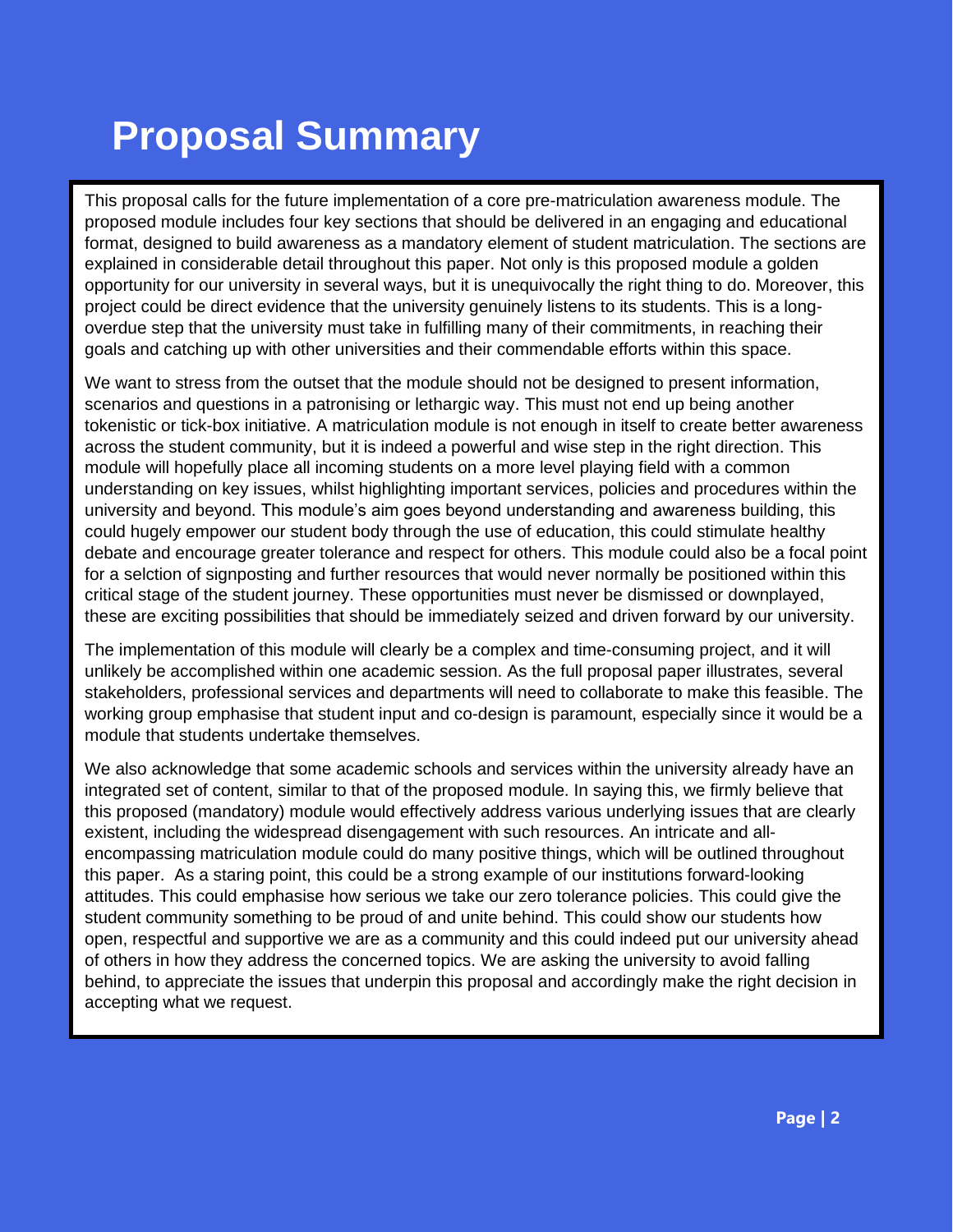## **Proposed Module Structure**

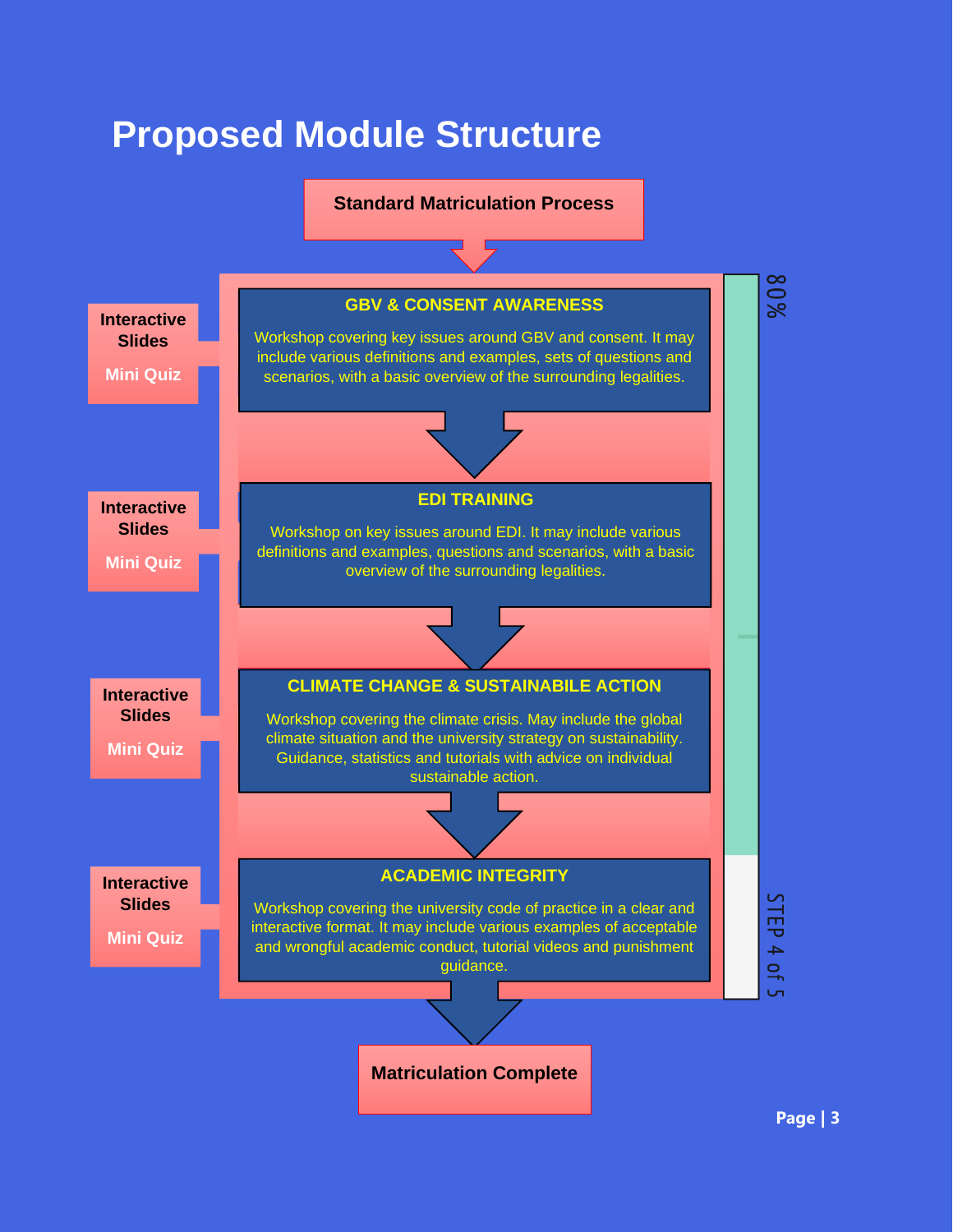### **Section Summary (1) GBV and Consent**

#### **What We Have**

Our university currently have a variety of student support services with several safeguarding and zero tolerance policies. Students can access information on official university platforms and DUSA lead several initiatives and services that deal with consent, GBV and safety matters. MyDundee also offers students the optional GBV Prevention and Support module, positioned within the organizations section. There is occasionally student or staff led events and workshops that feature GBV awareness.

**\_\_\_\_\_\_\_\_\_\_\_\_\_\_\_\_\_\_\_\_\_\_\_\_\_\_\_\_\_\_\_\_\_\_\_\_\_\_\_\_\_\_\_\_\_\_\_\_\_\_\_\_\_\_\_\_\_\_\_\_\_\_\_\_**

#### **What We Propose**

We propose that the university either integrate the optional GBV module into student matriculation, as part of the wider matriculation module, or otherwise develop their own GBV and consent module with further signposting and clear university policies, which would ideally be codesigned with students.

**\_\_\_\_\_\_\_\_\_\_\_\_\_\_\_\_\_\_\_\_\_\_\_\_\_\_\_\_\_\_\_\_\_\_\_\_\_\_\_\_\_\_\_\_\_\_\_\_\_\_\_\_\_\_\_\_\_\_\_\_\_\_\_\_**

#### **Why This Proposal**

Understanding consent and GBV should never be an option. Students arrive to university with different levels of understanding and attitudes, which raises the need for core training to ensure a more equal level of understanding. Student safety must be of the highest priority within a university setting. Greater education and caution ought to be delivered to students, especially when they first arrive to the university. The current GBV training is optional, difficult to locate and is deeply under promoted. By virtue of it being optional, the modules uptake and general awareness of its existence is minimal.

#### **What We Achieve**

The proposed actions are not enough on their own to establish a better culture of consent and safety across university life, but it is a strong step in the right direction. Aside from placing all our students on an equal footing of awareness, we would totally reform the way our university seemingly treat these issues, thereby immensely improving our standing and attitudes. Overall, the university would be promoting and respecting an incredibly important issue, all the while putting their commitment to the GBV charter into direct action.

**\_\_\_\_\_\_\_\_\_\_\_\_\_\_\_\_\_\_\_\_\_\_\_\_\_\_\_\_\_\_\_\_\_\_\_\_\_\_\_\_\_\_\_\_\_\_\_\_\_\_\_\_\_\_\_\_\_\_\_\_\_\_\_\_**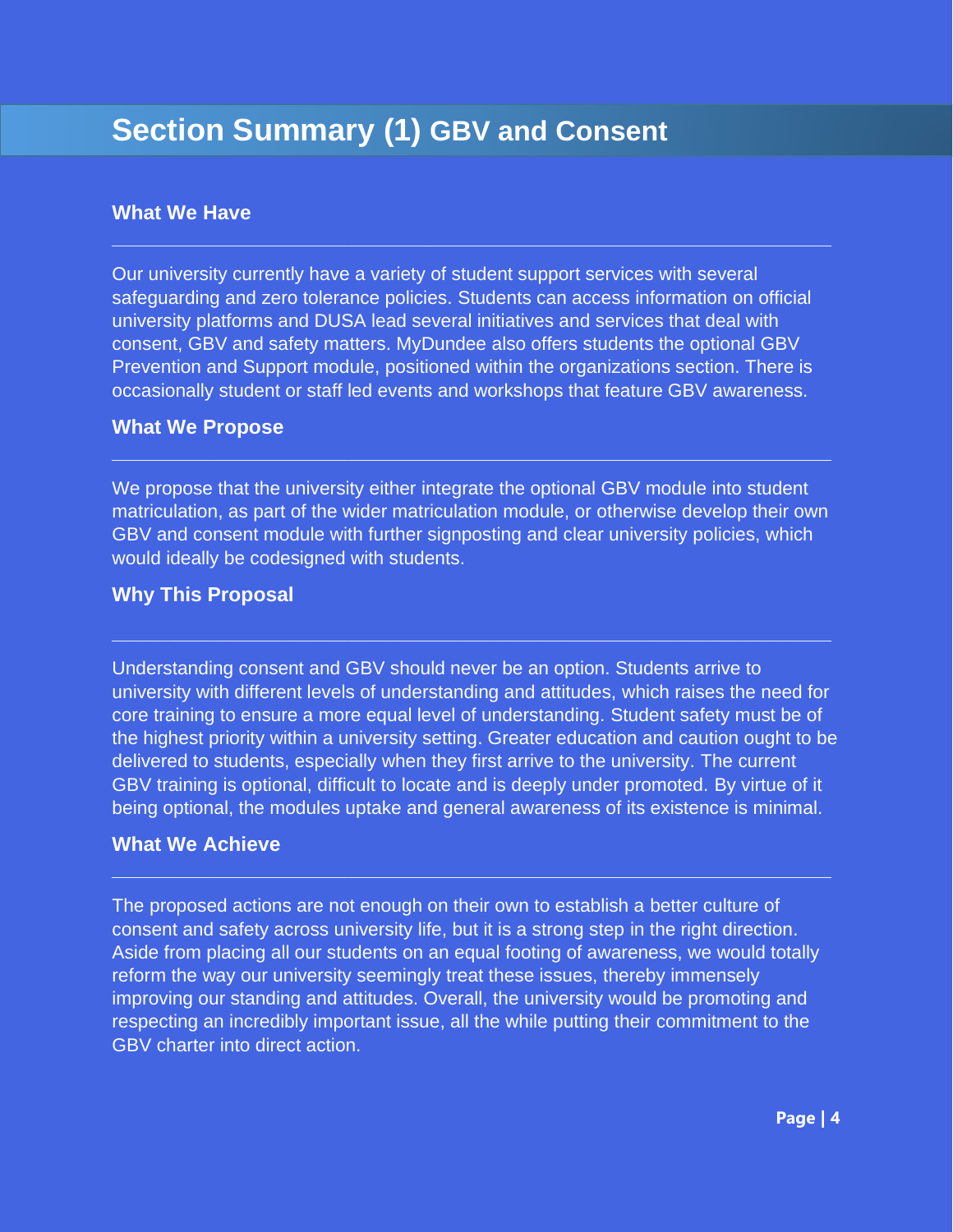### **Section Summary (2) EDI Training**

#### **What We Have**

The university have made several commitments to doing more to confront and eradicate racial discrimination and inequality across the institution. The university have a plethora of EDI policies, and all staff must complete EDI training courses as part of their employment. Students currently have the option to complete an EDI module on MyDundee. We also host events and occasionally organize guest panels to discuss EDI. Our academic schools have EDI committees that collaborate with the university EDI office, who oversee a variety of matters in this space.

**\_\_\_\_\_\_\_\_\_\_\_\_\_\_\_\_\_\_\_\_\_\_\_\_\_\_\_\_\_\_\_\_\_\_\_\_\_\_\_\_\_\_\_\_\_\_\_\_\_\_\_\_\_\_\_\_\_\_\_\_\_\_\_\_**

#### **What We Propose**

We propose that the university develops a fresh EDI module that all students must complete during matriculation. The module should be tailored to our community, codesigned to ensure it is embraced by students and it should have content that is both appropriate and comprehensive. Alternatively, we propose that the current (optional) EDI course gets integrated into student matriculation.

**\_\_\_\_\_\_\_\_\_\_\_\_\_\_\_\_\_\_\_\_\_\_\_\_\_\_\_\_\_\_\_\_\_\_\_\_\_\_\_\_\_\_\_\_\_\_\_\_\_\_\_\_\_\_\_\_\_\_\_\_\_\_\_\_**

**\_\_\_\_\_\_\_\_\_\_\_\_\_\_\_\_\_\_\_\_\_\_\_\_\_\_\_\_\_\_\_\_\_\_\_\_\_\_\_\_\_\_\_\_\_\_\_\_\_\_\_\_\_\_\_\_\_\_\_\_\_\_\_\_**

#### **Why This Proposal**

The realities and issues around EDI must never be swept under the carpet. This proposed section would not only raise crucial awareness, but it could also pave the way for more open discussions that educates and stimulates healthy debates across the entire student community. Students arrive to university with different levels of awareness and attitudes, which raises the need for core training to ensure a more equal level of understanding. EDI must be of the highest priority within a university setting. Greater education and caution ought to be delivered to students, especially when they first arrive to the university. The current EDI training is optional, difficult to locate and is deeply under promoted. By virtue of it being optional, the module uptake and general awareness of its existence is minimal

#### **What We Achieve**

These actions would demonstrate our universities unique, forward-looking, and welcoming culture, highlighting how serious we treat EDI. Aside from awareness raising, this module could provide students with crucial signposting, guidance, and training, all the while satisfying our overdue action plans and charter recommendations.

**\_\_\_\_\_\_\_\_\_\_\_\_\_\_\_\_\_\_\_\_\_\_\_\_\_\_\_\_\_\_\_\_\_\_\_\_\_\_\_\_\_\_\_\_\_\_\_\_\_\_\_\_\_\_\_\_\_\_\_\_\_\_\_\_**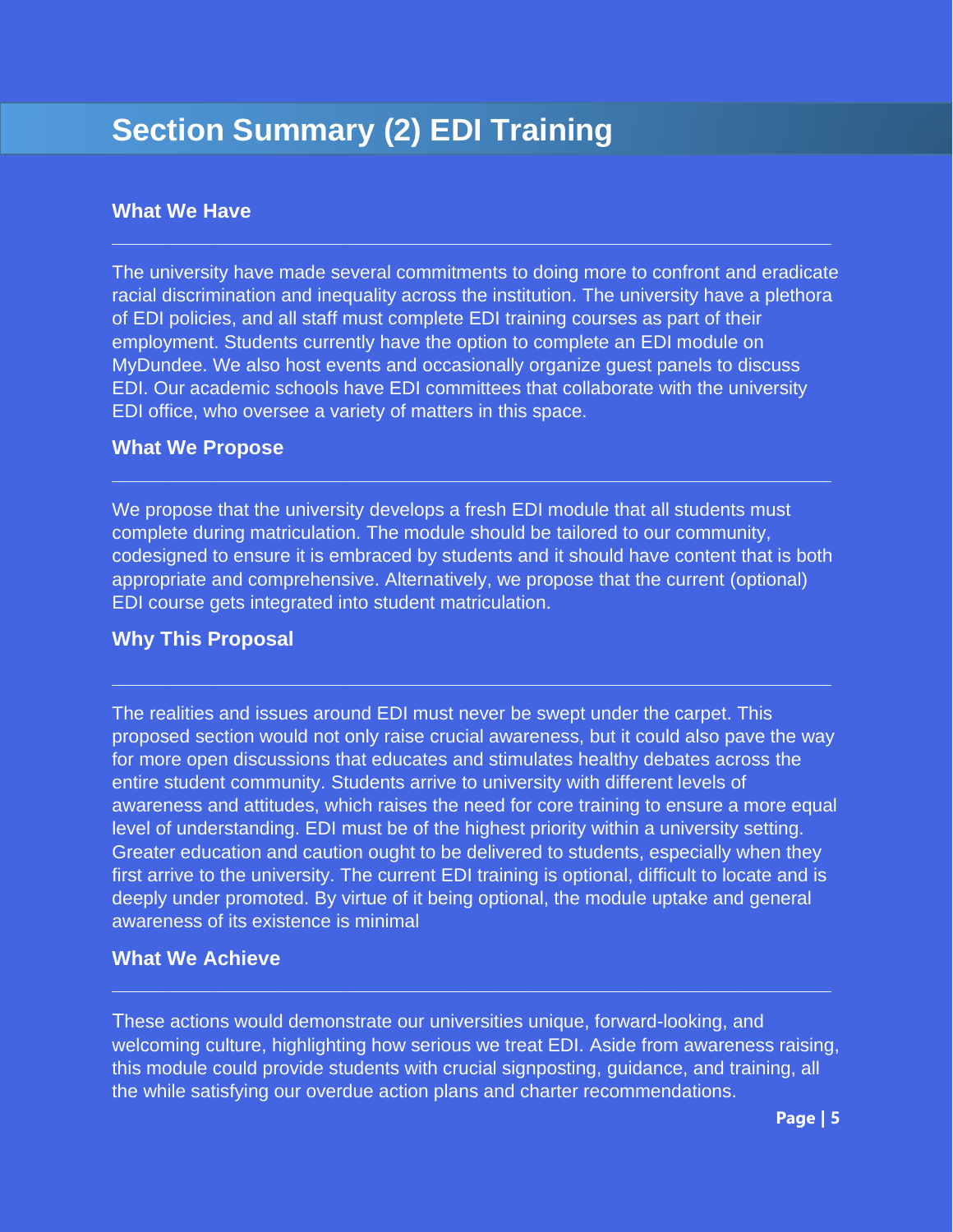### **Section Summary (3) Climate Action**

#### **What We Have**

Our university are extremely successful in terms of climate action on a global level. We have several ambitious sustainability goals and integrated policies relevant to this. Interested students occasionally have the opportunity to engage in climate action projects, conferences, sustainability initiatives internally and across the community. We also have several leading degree programmes and research activities that centre around the climate and sustainability.

**\_\_\_\_\_\_\_\_\_\_\_\_\_\_\_\_\_\_\_\_\_\_\_\_\_\_\_\_\_\_\_\_\_\_\_\_\_\_\_\_\_\_\_\_\_\_\_\_\_\_\_\_\_\_\_\_\_\_\_\_\_\_\_\_**

#### **What We Propose**

Proposing a mandatory climate action module are somewhat detached from our achievements and policies as an institution. This proposed section centres around awareness, which is currently sparse and very much needed for a plethora of reasons. The module information need not be demanding or patronising, it may only provide advice and could present students with a variety of options that merely encourage action and engagement.

**\_\_\_\_\_\_\_\_\_\_\_\_\_\_\_\_\_\_\_\_\_\_\_\_\_\_\_\_\_\_\_\_\_\_\_\_\_\_\_\_\_\_\_\_\_\_\_\_\_\_\_\_\_\_\_\_\_\_\_\_\_\_\_\_**

#### **Why This Proposal**

The calls for climate change awareness within education are becoming increasingly common, particularly the responsibility that universities have. "The fight against climate change and everything it implies…requires a greater awareness and improved willingness to act by all civil society actors."<sup>1</sup> Students should be given the knowledge, guidance, and opportunities to get more involved.

**\_\_\_\_\_\_\_\_\_\_\_\_\_\_\_\_\_\_\_\_\_\_\_\_\_\_\_\_\_\_\_\_\_\_\_\_\_\_\_\_\_\_\_\_\_\_\_\_\_\_\_\_\_\_\_\_\_\_\_\_\_\_\_\_**

#### **What We Achieve**

A core training module that focuses on the wider climate crisis and one which provides guidance on individual action could prove extremely beneficial in many ways. Not only would it demonstrate our universities steadfast commitment to global environmental challenges, but it could encourage all of our students to consider how they can be part of the fight against the imminent dangers we face.

**\_\_\_\_\_\_\_\_\_\_\_\_\_\_\_\_\_\_\_\_\_\_\_\_\_\_\_\_\_\_\_\_\_\_\_\_\_\_\_\_\_\_\_\_\_\_\_\_\_\_\_\_\_\_\_\_\_\_\_\_\_\_**

**<sup>1</sup> [Climate awareness -](https://www.iberdrola.com/sustainability/against-climate-change/environmental-awareness) Iberdrola**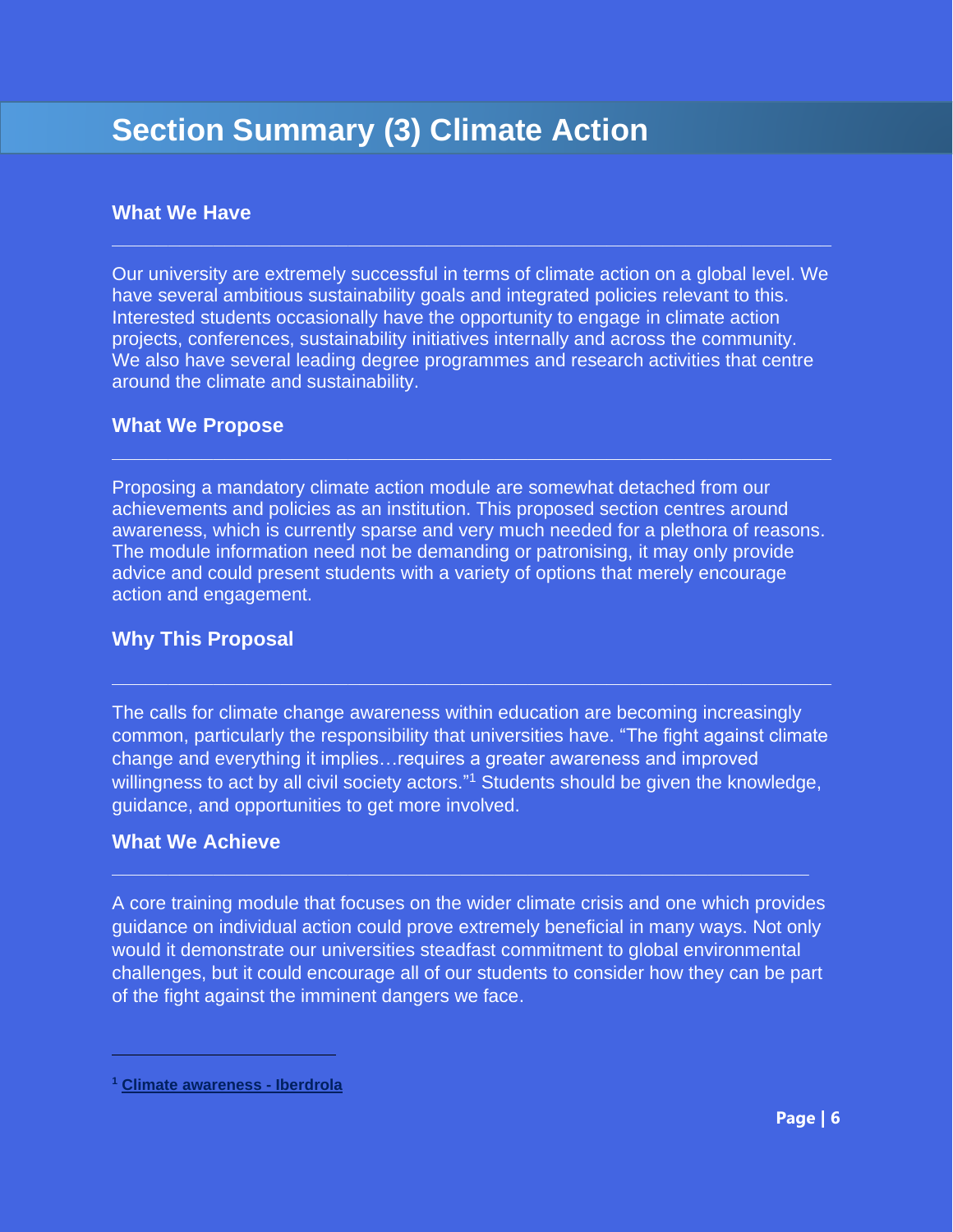#### **What We Have**

The university currently provide a very short overview of academic integrity within one section of the online matriculation process. This information can be ignored and signed off like any other terms and conditions form. Students are also provided with various warnings and reminders during assessment periods, within their module handbooks and across MyDundee and university resources. Some schools run their own workshops and initiatives, though this is not consistent across all schools.

**\_\_\_\_\_\_\_\_\_\_\_\_\_\_\_\_\_\_\_\_\_\_\_\_\_\_\_\_\_\_\_\_\_\_\_\_\_\_\_\_\_\_\_\_\_\_\_\_\_\_\_\_\_\_\_\_\_\_\_\_\_\_\_\_**

#### **What We Propose**

We propose for the creation and mandatory implementation of a short training course on academic integrity. The course could be a simple overview of the rules, types of misconduct and an explanation of the consequences in instances of bad practise. The course could also allow students to navigate through scenarios and exemplar pieces of work.

**\_\_\_\_\_\_\_\_\_\_\_\_\_\_\_\_\_\_\_\_\_\_\_\_\_\_\_\_\_\_\_\_\_\_\_\_\_\_\_\_\_\_\_\_\_\_\_\_\_\_\_\_\_\_\_\_\_\_\_\_\_\_\_\_**

**\_\_\_\_\_\_\_\_\_\_\_\_\_\_\_\_\_\_\_\_\_\_\_\_\_\_\_\_\_\_\_\_\_\_\_\_\_\_\_\_\_\_\_\_\_\_\_\_\_\_\_\_\_\_\_\_\_\_\_\_\_\_\_\_**

#### **Why This Proposal**

The University regards academic misconduct as an extremely serious offence, and students should be aware of the potential penalties that can be imposed for academic misconduct related offences. The severity and problems around academic good practise can and should be addressed through greater education and guidance. We firmly believe this is best achieved through a mandatory course on academic integrity for all incoming students.

#### **What We Achieve**

Whilst the direct benefits are hypothetical and somewhat unpredictable, we have had several consultations and feedback which firmly suggests that instances of academic misconduct would be less frequent, should this mandatory course be placed within matriculation. We also believe that this is effective in underlining the principles of good practise, which students can carry forward into their future careers. This module would also ensure that everyone arrives to our university with a more equal level of awareness.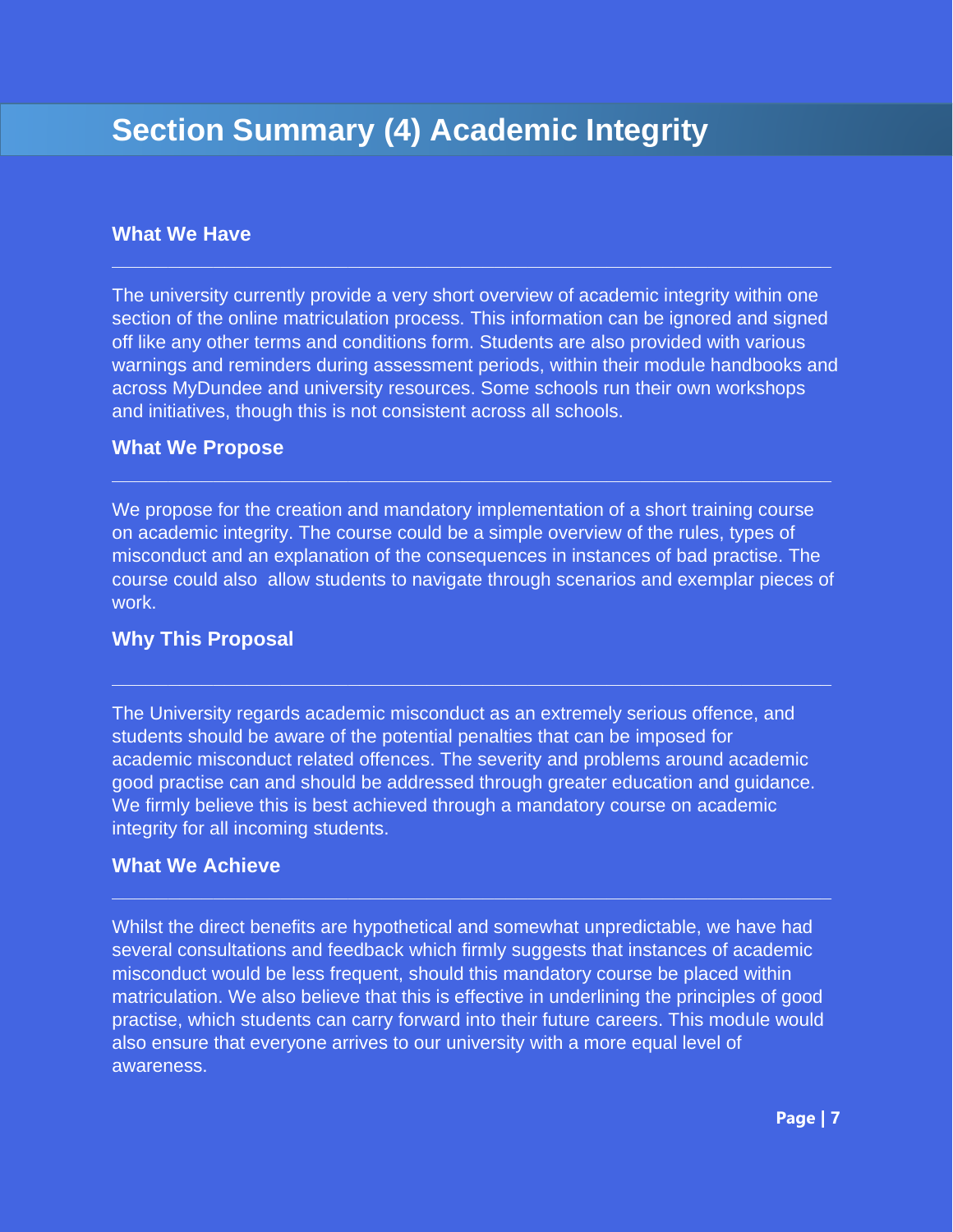# **Student Opinion Survey**

The importance of student opinion cannot be understated. Whether a university survey is asking about the curriculum, student experience, or blended learning during COVID, it is highly valuable to understand the viewpoint of students, especially if decisions are to be made at the highest levels of the institution**.** The working group thought it was crucial for this paper to include direct evidence of the student opinion relating to this proposal. A short survey was circulated to several academic schools across university and shared around social media platforms. The student led survey was designed to be very brief to capture the general student opinion in a quick and conclusive manner. Three questions were put to survey responders, and no questions sought to clarify specific characteristics such as gender, age, or ethnicity. The working group did not feel such details were necessary, especially since this proposal is focussed on the student body as a whole.

#### **Integrity of Survey Data**

Only students within the University of Dundee were able to complete the survey, this was ensured using Microsoft forms, with students being required to sign into the survey via their student emails. Only one response per student was permitted.

#### **Response Turnout**

906  $01:10$ **Active** Average time to complete **Status** Responses

The working group originally hoped to receive at least 1000 responses, so the final turnout was somewhat disappointing. In saying that, this survey was released close to the DUSA elections, which had a very low turnout itself, and may have been a distraction alongside the busy assessment period. The declining turnout of students in elections and surveys is clearly a problem on a national scale, and not just our student body. After some feedback, future projects and surveys of this nature would be best launched at the start of a semester or before reading week. Nevertheless, over 900 responses will likely capture the wider student opinion, as it is still a significant number of student respondents that is likely to be a clear cross-section of our community.

#### **Further Feedback Opportunities**

Students were also invited to provide written or oral feedback in any way they wished. We received over 40 written emails, all dealing with different concerns and positive suggestions. DUSA also supported this initiative through setting up their own feedback channel, as a supporting organisation. The DUSA led data is also presented in this section. Please refer to the full paper for a full summary of the student voice.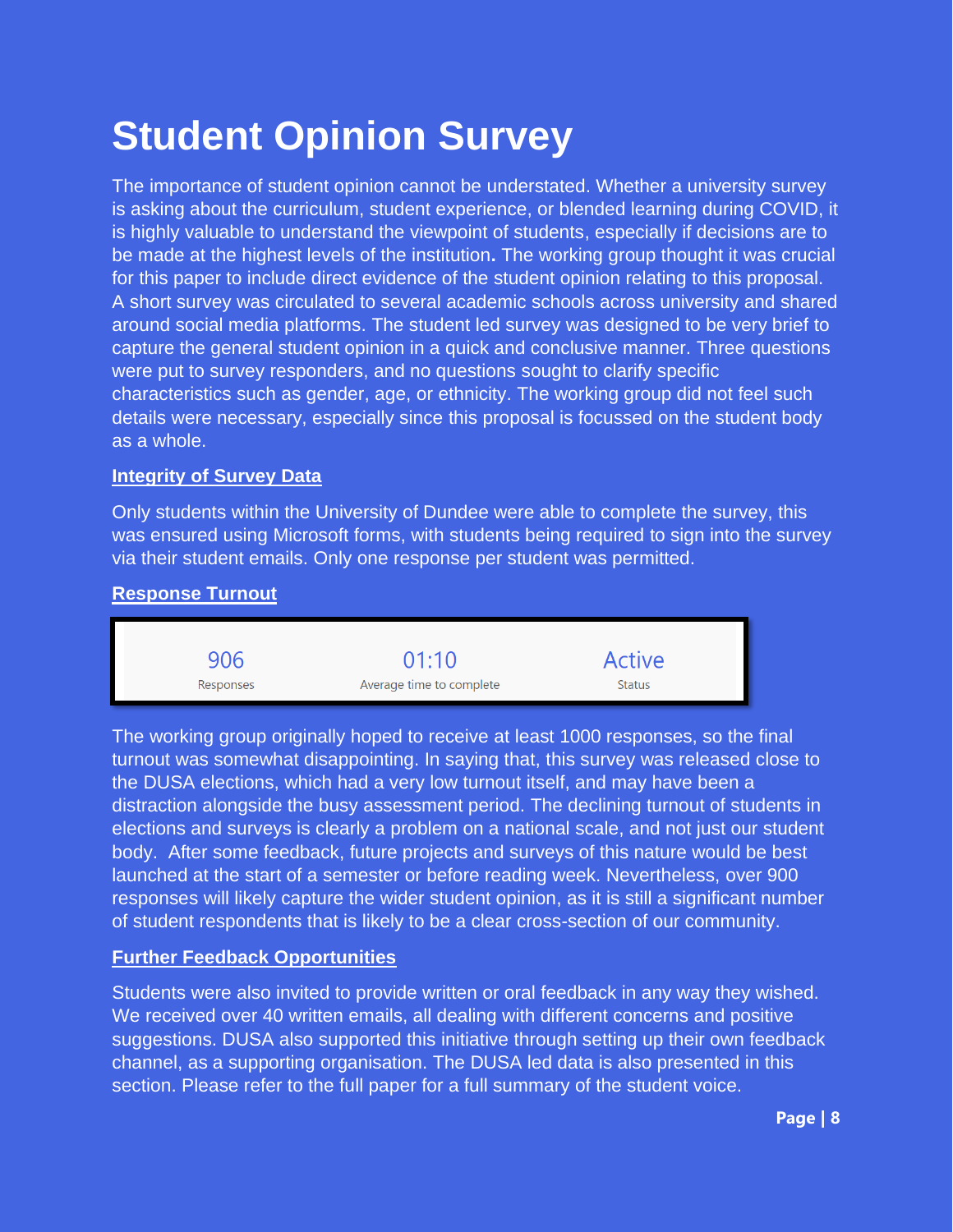|                                                                                                                                                                                                                                                                                                                                                                                                                                                                                                                                                                                                                                                                                                     |                                                                              | 1. The University of Dundee should implement a short module as part of the student<br>matriculation process, designed to educate and raise awareness on matters surrounding<br>Gender Based Violence and Consent, Equality, Diversity and Inclusion, Environmental<br>Sustainability and Academic Integrity. |                                                                                                                                                                                                                                                                               |  |
|-----------------------------------------------------------------------------------------------------------------------------------------------------------------------------------------------------------------------------------------------------------------------------------------------------------------------------------------------------------------------------------------------------------------------------------------------------------------------------------------------------------------------------------------------------------------------------------------------------------------------------------------------------------------------------------------------------|------------------------------------------------------------------------------|--------------------------------------------------------------------------------------------------------------------------------------------------------------------------------------------------------------------------------------------------------------------------------------------------------------|-------------------------------------------------------------------------------------------------------------------------------------------------------------------------------------------------------------------------------------------------------------------------------|--|
|                                                                                                                                                                                                                                                                                                                                                                                                                                                                                                                                                                                                                                                                                                     | <b>More Details</b><br>W Insights                                            |                                                                                                                                                                                                                                                                                                              |                                                                                                                                                                                                                                                                               |  |
|                                                                                                                                                                                                                                                                                                                                                                                                                                                                                                                                                                                                                                                                                                     | <b>Strongly Agree</b>                                                        | 547                                                                                                                                                                                                                                                                                                          |                                                                                                                                                                                                                                                                               |  |
|                                                                                                                                                                                                                                                                                                                                                                                                                                                                                                                                                                                                                                                                                                     | Agree                                                                        | 202                                                                                                                                                                                                                                                                                                          |                                                                                                                                                                                                                                                                               |  |
|                                                                                                                                                                                                                                                                                                                                                                                                                                                                                                                                                                                                                                                                                                     | Neutral                                                                      | 53                                                                                                                                                                                                                                                                                                           |                                                                                                                                                                                                                                                                               |  |
|                                                                                                                                                                                                                                                                                                                                                                                                                                                                                                                                                                                                                                                                                                     | Disagree                                                                     | 44                                                                                                                                                                                                                                                                                                           |                                                                                                                                                                                                                                                                               |  |
|                                                                                                                                                                                                                                                                                                                                                                                                                                                                                                                                                                                                                                                                                                     | Strongly Disagree                                                            | 60                                                                                                                                                                                                                                                                                                           |                                                                                                                                                                                                                                                                               |  |
|                                                                                                                                                                                                                                                                                                                                                                                                                                                                                                                                                                                                                                                                                                     | <b>More Details</b><br><b>Strongly Agree</b><br>Agree<br>Neutral             | 537<br>233<br>52                                                                                                                                                                                                                                                                                             | 2. The proposed module could help create a better understanding of important issues that affect<br>us as a student community, and such a module will help ensure all students arrive to Dundee<br>University with a more equal level of awareness around the proposed topics. |  |
|                                                                                                                                                                                                                                                                                                                                                                                                                                                                                                                                                                                                                                                                                                     | Disagree                                                                     | 45                                                                                                                                                                                                                                                                                                           |                                                                                                                                                                                                                                                                               |  |
|                                                                                                                                                                                                                                                                                                                                                                                                                                                                                                                                                                                                                                                                                                     | Strongly Disagree                                                            | 39                                                                                                                                                                                                                                                                                                           |                                                                                                                                                                                                                                                                               |  |
|                                                                                                                                                                                                                                                                                                                                                                                                                                                                                                                                                                                                                                                                                                     | <b>More Details</b><br>W Insights<br>Yes<br>To an extent<br>don't know<br>Νo | 386<br>293<br>106<br>121                                                                                                                                                                                                                                                                                     | 3. As a Dundee University student, do you feel there is a lack of readily available training and<br>education on the issues that the proposed module would cover?                                                                                                             |  |
| For the overall proposal, 82% of respondents (749) either strongly agreed or agreed to<br>the implementation of a mandatory awareness module. 6% were neutral (53). 12% of<br>respondents opposed this module. This data immediately indicates strong student<br>support for this proposal.                                                                                                                                                                                                                                                                                                                                                                                                         |                                                                              |                                                                                                                                                                                                                                                                                                              |                                                                                                                                                                                                                                                                               |  |
| An overwhelming 85% of respondents either agreed (233) or strongly agreed (537) to<br>the suggestion that this module would achieve its core aim of building awareness and<br>understanding. This data indicates that while some students oppose the module, they<br>still agree it could be effective in achieving its aims. 9% of respondents still disagreed.                                                                                                                                                                                                                                                                                                                                    |                                                                              |                                                                                                                                                                                                                                                                                                              |                                                                                                                                                                                                                                                                               |  |
| This question was included to gather insight about current resources and training available to<br>students, with 43% of respondents (386) feeling there is a lack of readily available training and<br>resources which the proposed module would cover. Whilst this response rate is considerably<br>lower than other results, 32% of respondents (293) still feel there is a shortage to some extent.<br>12% of respondents (106) did not know, and 13% did not feel there was a lack of readily<br>available resources. This data highlights a clear need for better placement and promotion of<br>training and resources, which we strongly believe to be achievable through placing a mandatory |                                                                              |                                                                                                                                                                                                                                                                                                              |                                                                                                                                                                                                                                                                               |  |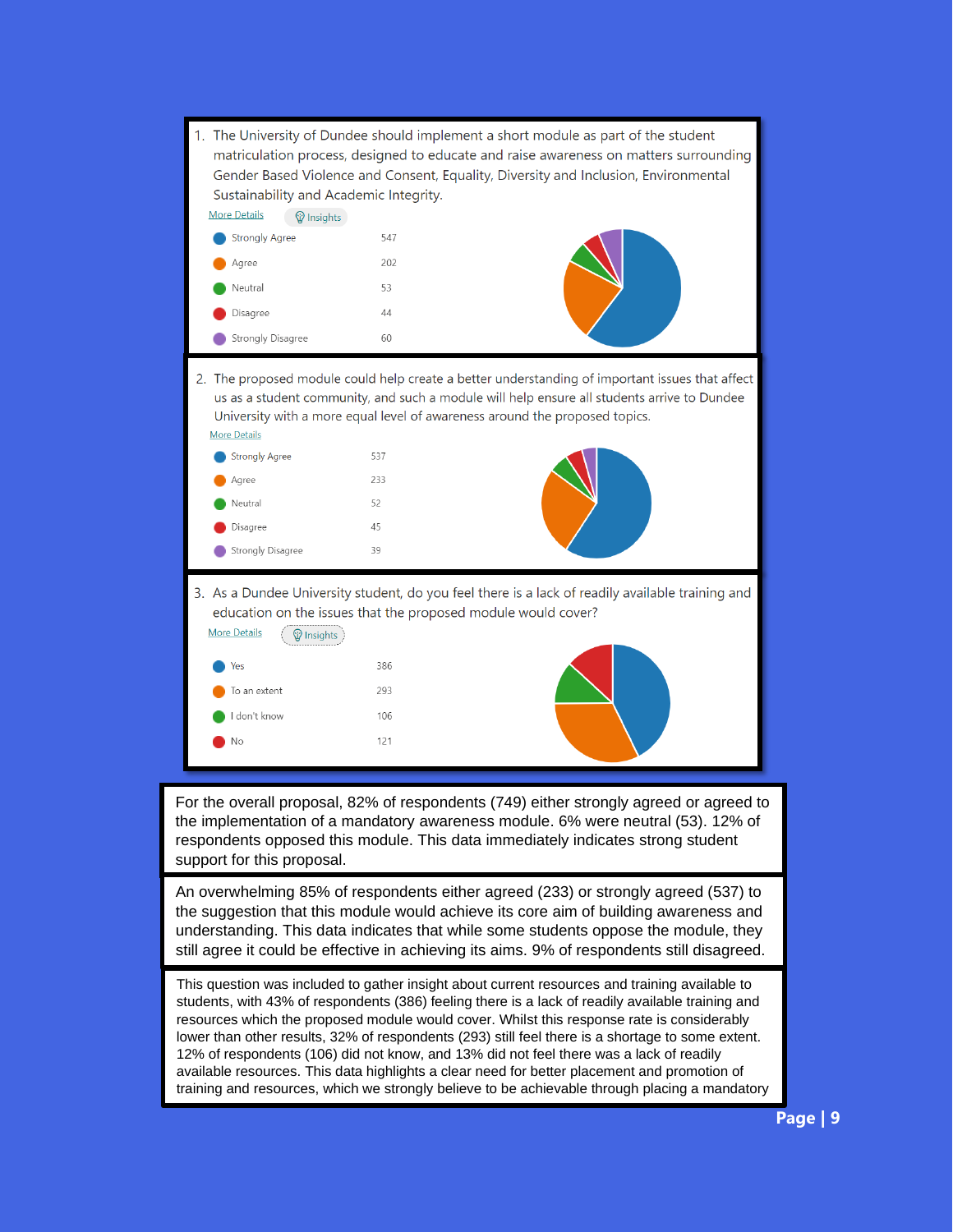## **Conclusion**

This is a proposal that aims for a positive outcome, this is not a damning indictment, nor is it a set of unrealistic demands. In saying this, our proposed module is not a nice thing to have, it is emblematic of the deeply troubling issues that affect us as a community. The full proposal paper highlights that awareness is crucial as a first step in tackling various problems that we, as a student community, face in differing ways. If we choose to turn a blind eye to these problems, they will only fester. The full paper is a testament to what we are already working towards as a community, an open, welcoming, and forward-looking university, a university that takes these topics seriously. Our proposal is not suggesting that our students are intolerant or uneducated, we are merely pushing for a more equal and greater level of awareness. Training brings far more to the table than a tokenistic gesture, it benefits us all, it sparks debate, it encourages more open discussions and allows all of us to consider things in a different light.

The student voice is abundantly clear, the majority of us want mandatory training within matriculation, and an even greater majority of us believe that it will bring about much needed awareness, despite some opposing it. The university have done a lot thus far, we already have voluntary training courses, we have a solid system in place with policies that aim to protect various groups of students, we have robust complaints procedures, we have student support networks and all the information we need. Nevertheless, the serious problem with all of this is the lack of awareness, promotion, signposting and engagement. Implementing these resources and this information into the student matriculation process will ensure that all of us, no matter our level or course, will be exposed to this crucial content. Indeed, some of what we are asking for will take considerable lengths of time, more consultations and feedback may be required. This paper is merely a first step in instigating solid action.

We are not campaigning for this module in efforts to tick a box, to simply say we have pushed for mandatory training, this is just the start of a long journey that will have a lasting legacy for our student community, a community that will hopefully experience a substantial change. Any future modules must not end up as patronizing and simplistic initiatives. What we have presented is a genuine proposal with a genuine aim. There is no reason why we should not excel in creating a more compassionate culture with a strong will for greater awareness around various societal and university issues.

We sincerely hope that university considers this proposal in full, and accordingly decide to implement a core pre-matriculation awareness module that covers the four proposed sections. As the paper outlines, certain elements of this proposal may not be possible at this time, but we have made it very clear what should take priority. We have also offered both additional and alterative recommendations, but we trust that the university will take note of the student voice, the rationale, and the potential that this module offers our university.